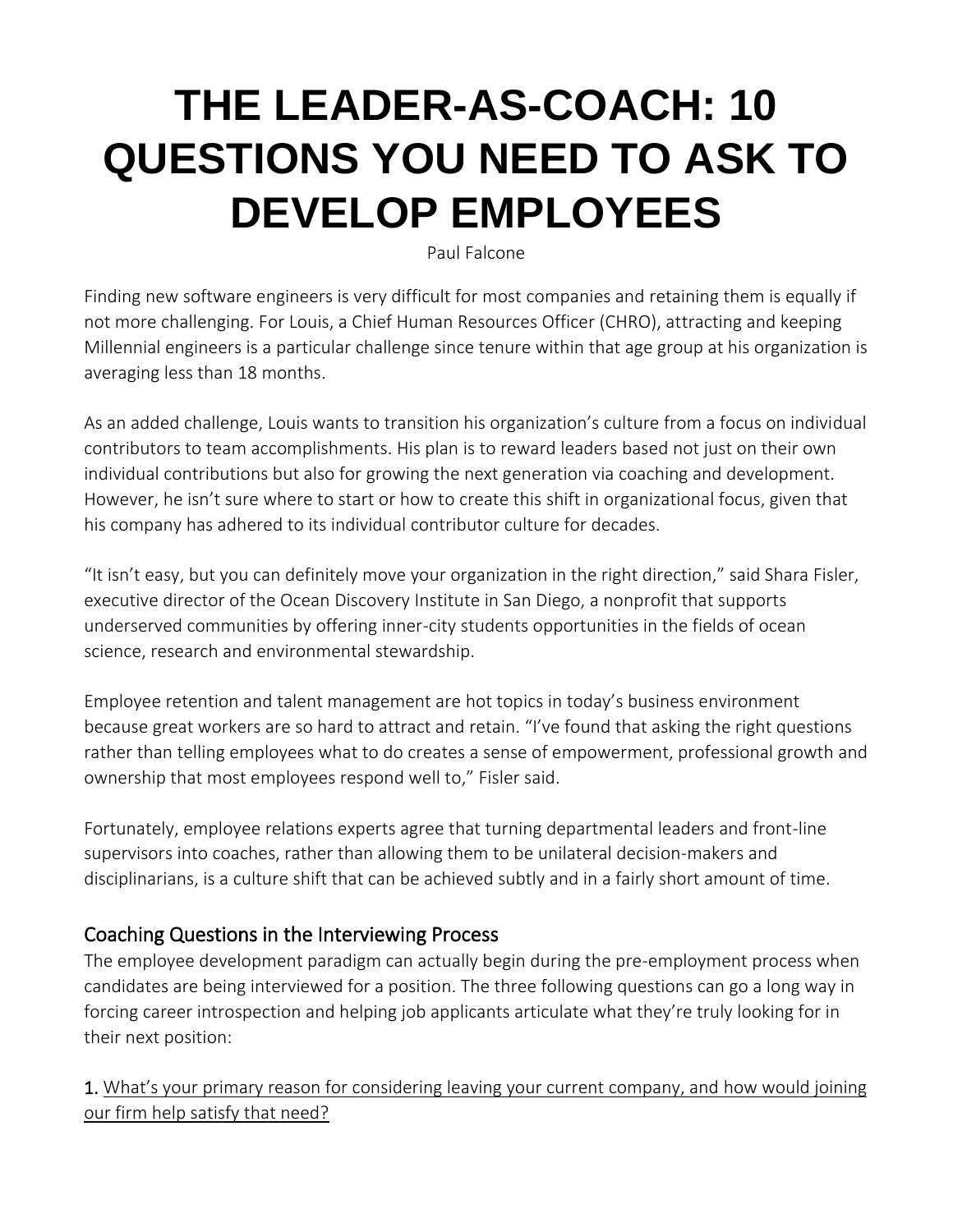2. What criteria are you using in selecting your next opportunity, and what would joining our organization do for you in terms of building your resume over the long term?

3. If you were to accept this position with us right now, how would you explain that to a prospective employer five years from now? In other words, how would this role provide a link to your future career progression?

"No, these aren't easy questions to answer, but they're challenging in their own right because they require a certain amount of critical thinking on the candidate's part, and most candidates will walk away being very impressed by an organization that takes such an interest in them personally and in their career needs," Fisler said.

### Coaching Questions for Stay Interviews

Too many companies spend time and energy tending to the lowest 10 percent of performers via progressive discipline, failed annual performance reviews and the like. Maybe a good amount of time spent on these employees is warranted in the sense that all leaders want to avoid or at least minimize the chances of being sued for wrongful termination.

"But every organization's focus should be on leveraging the top 20 percent of talent because building on strengths is a far more lucrative game than shoring up weaknesses," said Bill Milowitz, CEO of Turf Care Supply Corporation in Cleveland. Don't neglect your top performers only to find yourself struggling through a counteroffer once someone has given notice. Instead, consider conducting stay interviews where you focus on your top performers' needs and then build individual development plans to help them leverage their strengths by contributing more broadly to your company's overall success. Simply hold a one-on-one meeting with the top 20 percent of your team members—your "keepers" in the truest sense—and ask them:

4. How would you rate your overall job satisfaction on a scale of 1 to 10, with 10 being the highest? How would you grade yourself in terms of doing your best work every day, finding a balance in terms of the company's needs and your own career and personal development interests, and feeling like you're firing on all pistons in terms of your overall performance? (Follow up with further questions, such as: Why are you an 8? What would make you a 10?)

5. Which of the following five categories holds the most significance for you career-wise at this point?

(a) opportunities for promotion and advancement

(b) rotational assignments to gain a broader understanding of the organization's operations and key players

(c) additional training, certification and acquisition of new technical skills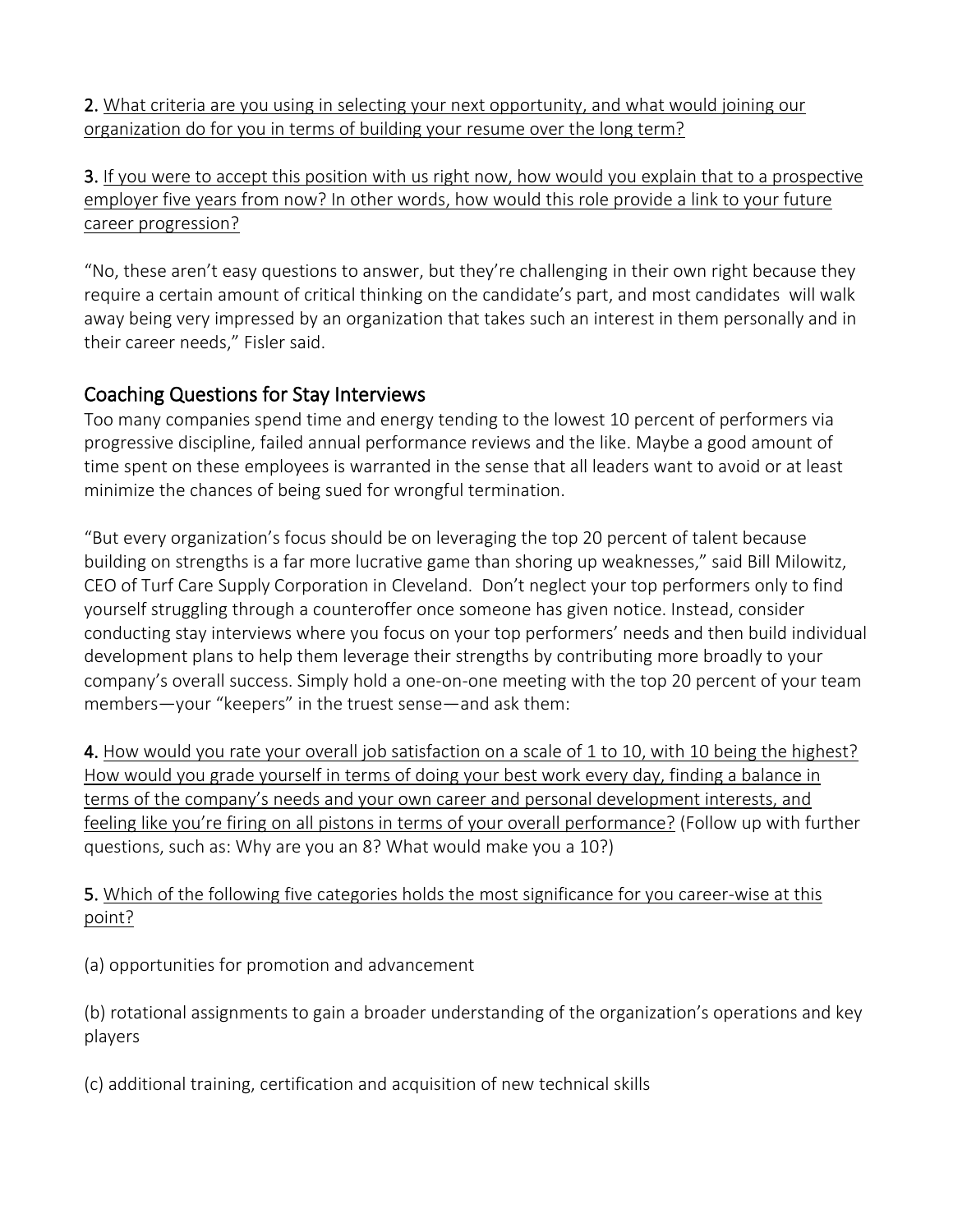(d) money and other forms of compensation

(e) work/life balance

(Follow up with another question: How can I support you on building on that?)

6. How can you and I partner as co-leaders to make things better for the rest of the team?

"Making your top performers a critical part of your team's performance turnaround is just good medicine," Milowitz said. "Your top performers will always be resume-builders, so placing them into shared roles of key turnaround areas allows them to gain traction and thrive in their own unique way while increasing accountability and engagement."

## Coaching Questions for Employee Development

Building accountability stems from a combination of trust and expectations of high performance. Telling your employees what to do, micromanaging or otherwise holding their hands won't get you very far. In comparison, stretch assignments, goal setting and allowing employees the freedom to execute in their own unique way will often beget high levels of loyalty, appreciation and trust. The development of a strong talent bench stems from leaders who trust and respect their workers, as well as those who create an environment where employees can motivate themselves. Try these coaching questions to strengthen the muscles of your top performers:

7. What makes you stand out among your peers? How do you differentiate yourself from your competitors, and how can I help you prepare for your next career move in terms of building up your resume and LinkedIn profile?

8. What professional or career-related opportunities are you most excited about pursuing? How can we make one of your annual goals about or build your individual development plan around what's most significant to you at this point in your career?

Leader-coaches are typically focused on helping high-performers get even better. But they should also be thinking about what can be done as a team to move the middle of the bell curve—in other words, how can we work together to make some of our good performers great, and who should we focus on?

Don't underestimate the importance of this concept of "moving the middle." Minor shifts in overall team performance can have tremendous results, especially when you're partnering with your top talent to get there. Similarly, condition your team members to come to you with two possible answers for each question they raise. "That will get them used to thinking constantly about

solutions rather than simply passing the buck to you and expecting you to provide answers," Milowitz recommended. But the most critical method that will force a healthy sense of introspection and also build confidence is simply this—and provides the last two of our 10 questions